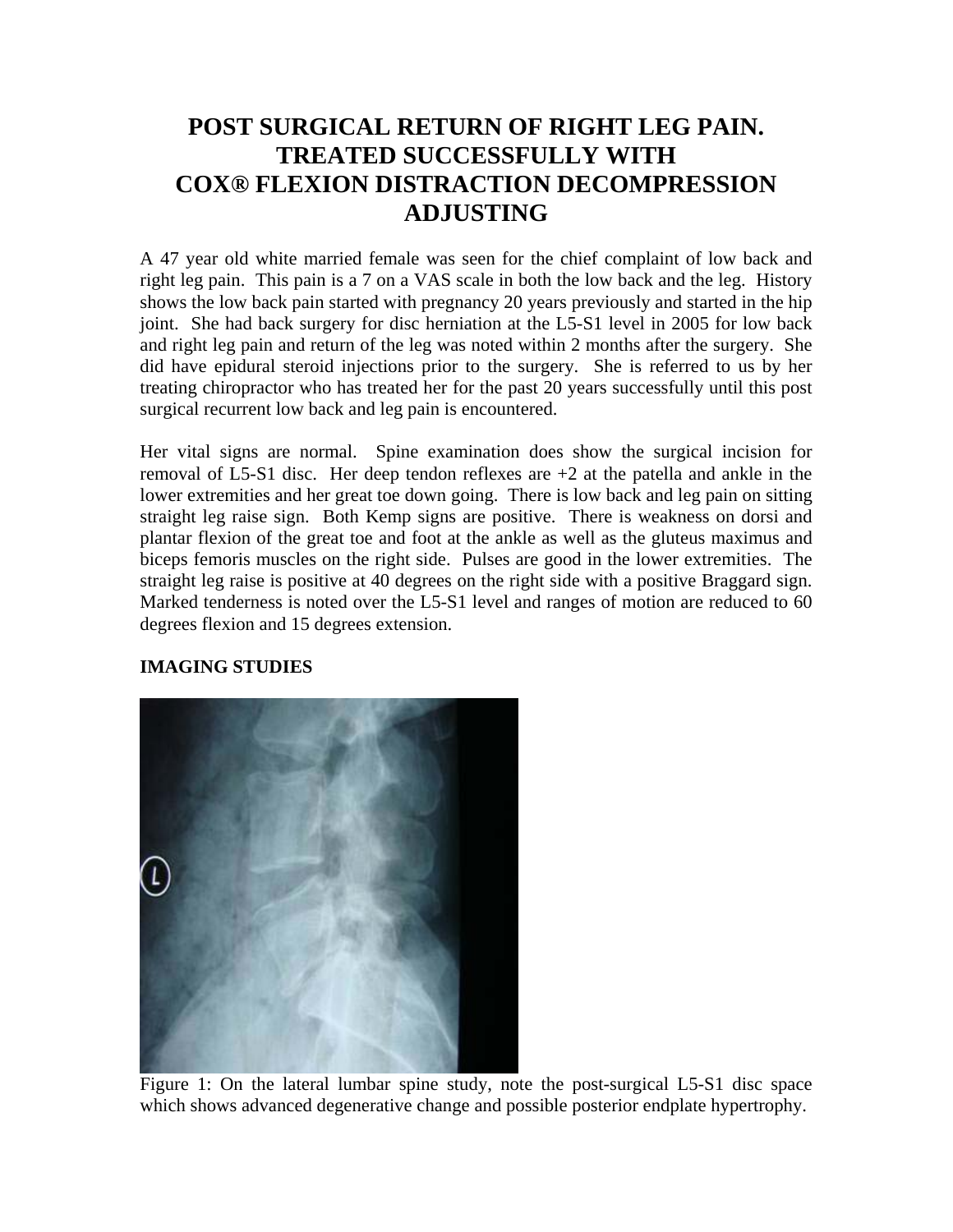

Figure 2: Note the right rotatory curve of the thoracolumbar spine on the anteroposterior view.



Figure 3: Note the advanced discogenic spondylosis at the L5-S1 disc level with the high intensity zone within the posterior disc space. This is a T1 weighted image. This is a postsurgical microdiscectomy which failed to relieve this patient's back and right leg pain.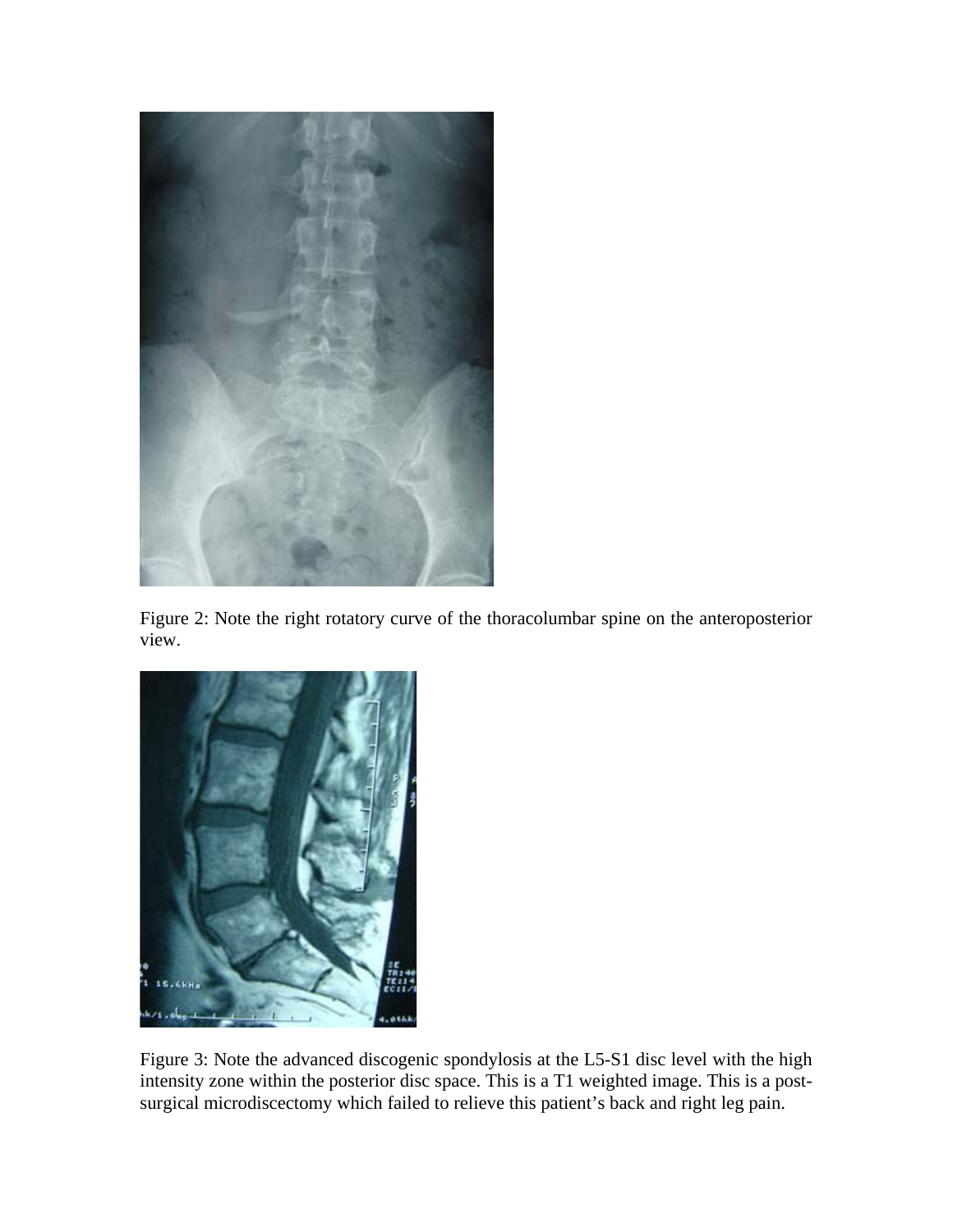

Figure 4: On this T2 weighted sagittal image again note the L5-S1 disc degeneration with the posterior high intensity zone. Note the patency of the vertebral canal and good space and hydration of the discs superior to the L5-S1 level.

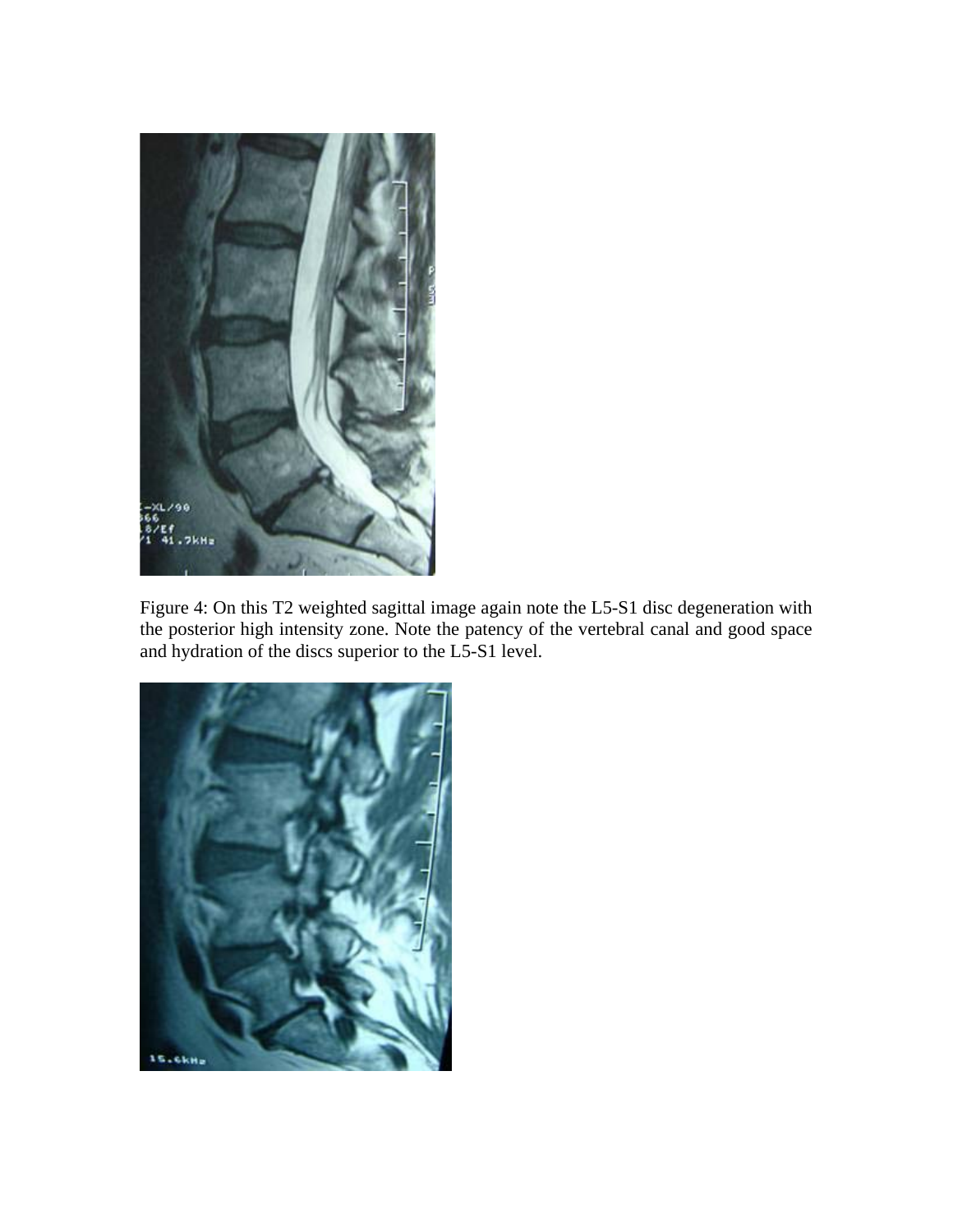Figure 5: Note the far lateral disc bulging into the osseoligamentous canal at the L5-S1 disc level. Also appreciate the degenerative loss of disc space height at the L5-S1 level compared to the superior levels. The dorsal root ganglion is seen to lie within the upper third of the osseoligamentous canal.



Figure 6: Axial MRI showing the high intensity zone in the central posterior L5-S1 disc space. This indicates active inflammatory change within the disc. Note the S1 nerve roots appear with no compressive change. Chemical inflammation is noted within the posterior medial disc which is written as a cause of back leg pain.

The plain radiographs of the lumbar spine are shown as well as the MRIs. See Figure 1 to 6. The diagnosis from these MRIs is that there is a surgical removal at the L5-S1 level with marked degenerative change as seen on the plain film, and the MRI scans show the same degenerative disc disease at the L5-S1 level and a disc bulge of the L5-S1 disc within the mid-line with a high intensity zone within it. You will note that the first sacral nerve roots are not compressed. The L4-L5 disc reveals no evidence of disc herniation and the L5 nerve roots are not compressed. An incidental finding is a hemangioma of the L2 vertebral body. The conus medullaris is normal.

The diagnosis of this case is L5-S1 internal derangement with a high intensity zone and a small bulge, which is creating a probable chemical back pain and radicular component.

## **TREATMENT PLAN:**

Flexion distraction manipulation at the L5-S1 level was administered manually with protocol 1 and is followed by galvanic current into the L5-S1 disc space with ice application and this is followed with bilateral tetanizing currents to the L5-S1 area and the right posterior hip muscle group in the retrotrochanteric location. She is given home instructions to apply 10 minutes of heat, followed by 10 minutes of ice, followed by 10 minutes of heat and is told to perform exercises 1 through 5 on the red sheet. She is given Discat+, 4 at breakfast and 4 at bedtime. Orthotics are placed in both shoes to correct pes planus. She is also given an herbal pain killer on an as needed basis for pain control.